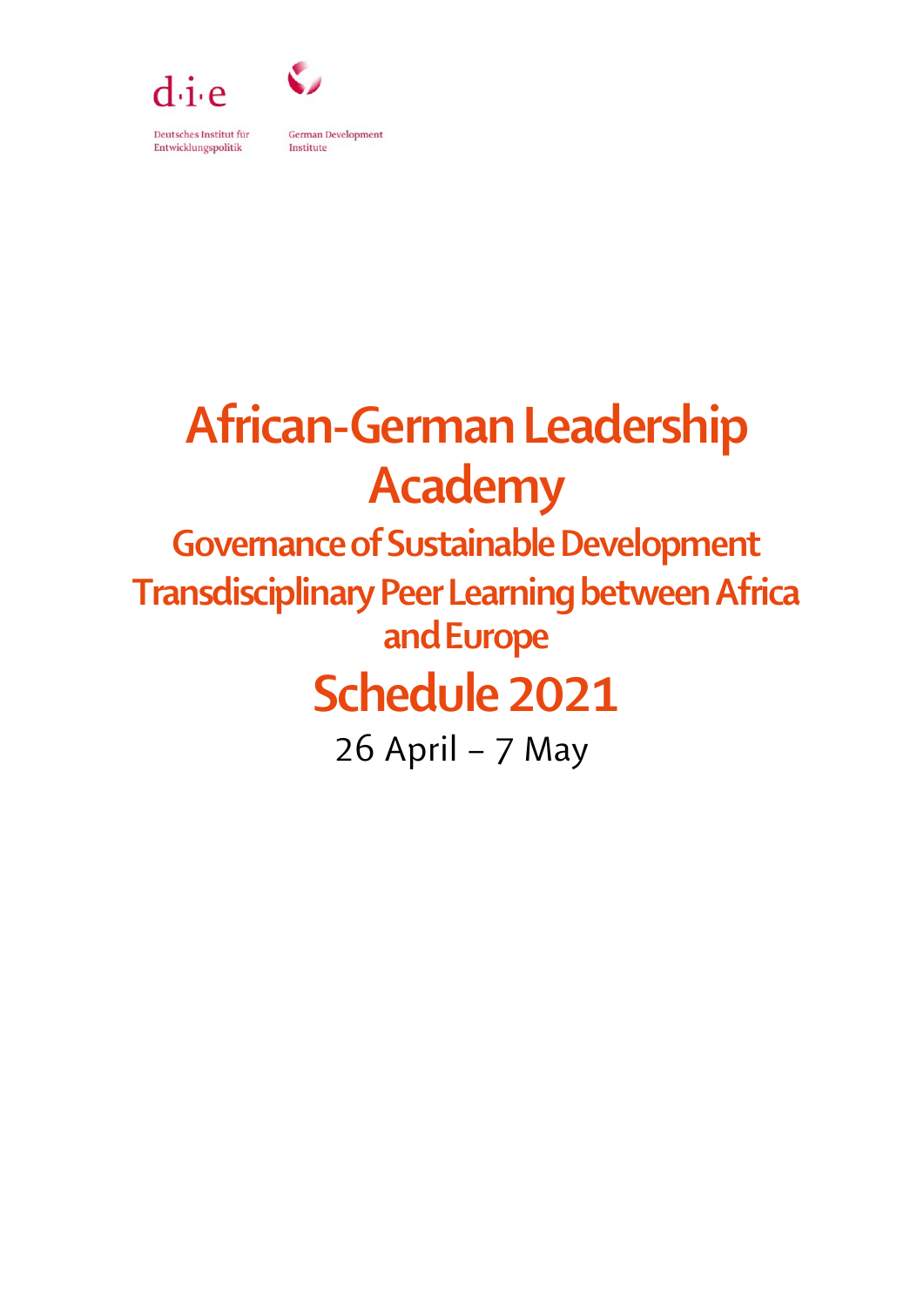#### Table of Contents

| Day 4: Leadership for Sustainability in Germany's federal, decentralized system 10 |  |
|------------------------------------------------------------------------------------|--|
|                                                                                    |  |
|                                                                                    |  |
|                                                                                    |  |
| Day 8: Powering a Green Transformation - Examples from Germany14                   |  |
|                                                                                    |  |
|                                                                                    |  |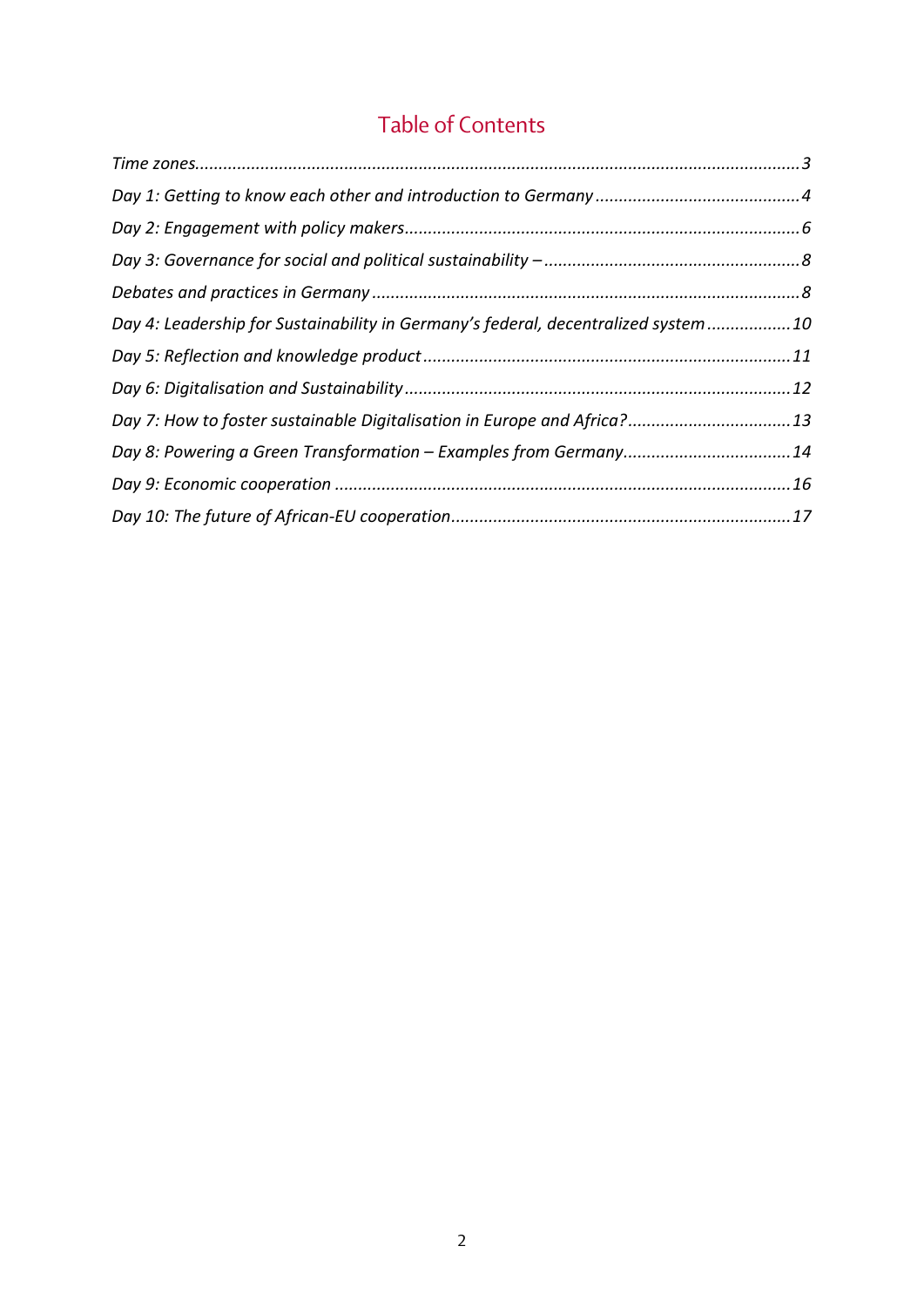#### Time zones

<span id="page-2-0"></span>This map serves as a reference. Meeting times are indicated in Coordinated Universal Time (UTC). Please refer to this overview to calculate your time zone or the time zone of your colleagues. Kindly note that Ethiopia is ahead of most other partner countries.

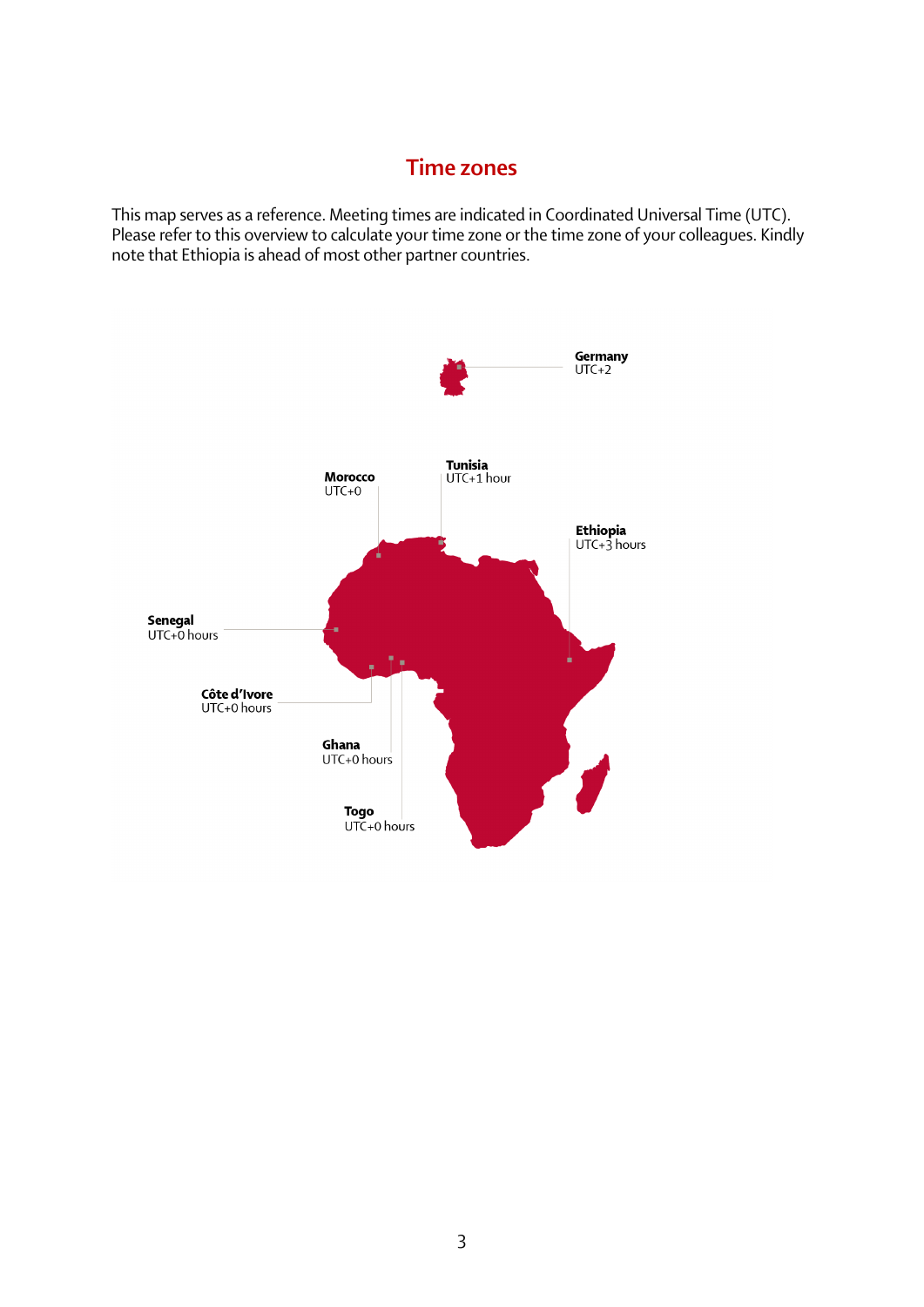#### <span id="page-3-0"></span>Day 1: Getting to know each other and introduction to Germany

| <b>Monday, 26 April, 2021</b><br>$9:00 - 16:00$ UTC | <b>Learning goals</b><br>Welcome to participants; digital getting to know each other,<br>Networking with participating institutions and German actors.                                                                                                                                                                                                                                                                                                                |
|-----------------------------------------------------|-----------------------------------------------------------------------------------------------------------------------------------------------------------------------------------------------------------------------------------------------------------------------------------------------------------------------------------------------------------------------------------------------------------------------------------------------------------------------|
| Zoom meeting link                                   | https://us02web.zoom.us/j/87904078401?pwd=L09ycGRObjA<br>2Zlk5cXBSZUtFMWYwZz09<br>Meeting-ID: 879 0407 8401<br>Password: 885437                                                                                                                                                                                                                                                                                                                                       |
| $8:45 - 9:00$ UTC                                   | Registration and Technical Check-Up                                                                                                                                                                                                                                                                                                                                                                                                                                   |
| $9:00 - 9:30$ UTC                                   | Opening: Welcome to participants and quests with the<br>participation of:<br>Holger Illi, Head of Division, Africa Policy and Initiatives,<br>German Federal Ministry for Economic Cooperation and<br>Development (BMZ)<br>Anna-Katharina Hornidge, Director of the German<br>$\bullet$<br>Development Institute / Deutsches Institut für<br>Entwicklungspolitik (DIE)<br>Facilitation: Sven Grimm, Head of Programme on Inter- and<br>Transnational Cooperation, DIE |
| $9:30 - 10:00$ UTC                                  | Our rationale and programme for the next two weeks<br>(activities and objectives)                                                                                                                                                                                                                                                                                                                                                                                     |
| 10:05 - 11:30 UTC                                   | The participants of the African Academy 2021: Digital getting<br>to know each other and speed dating.<br>Facilitation: Isabelle Eberz, Researcher in the Programme on<br>Inter- and Transnational Cooperation, DIE                                                                                                                                                                                                                                                    |
| 11:30 - 12:30 UTC                                   | <b>Lunch Break</b>                                                                                                                                                                                                                                                                                                                                                                                                                                                    |
| 12:30 - 14:25 UTC                                   | Don't ask where are you from, ask where are you local?<br>Video input by Taiye Selasi (TED-Talk)<br>Facilitation: Isabelle Eberz, Researcher in the Programme on<br>Inter- and Transnational Cooperation, DIE                                                                                                                                                                                                                                                         |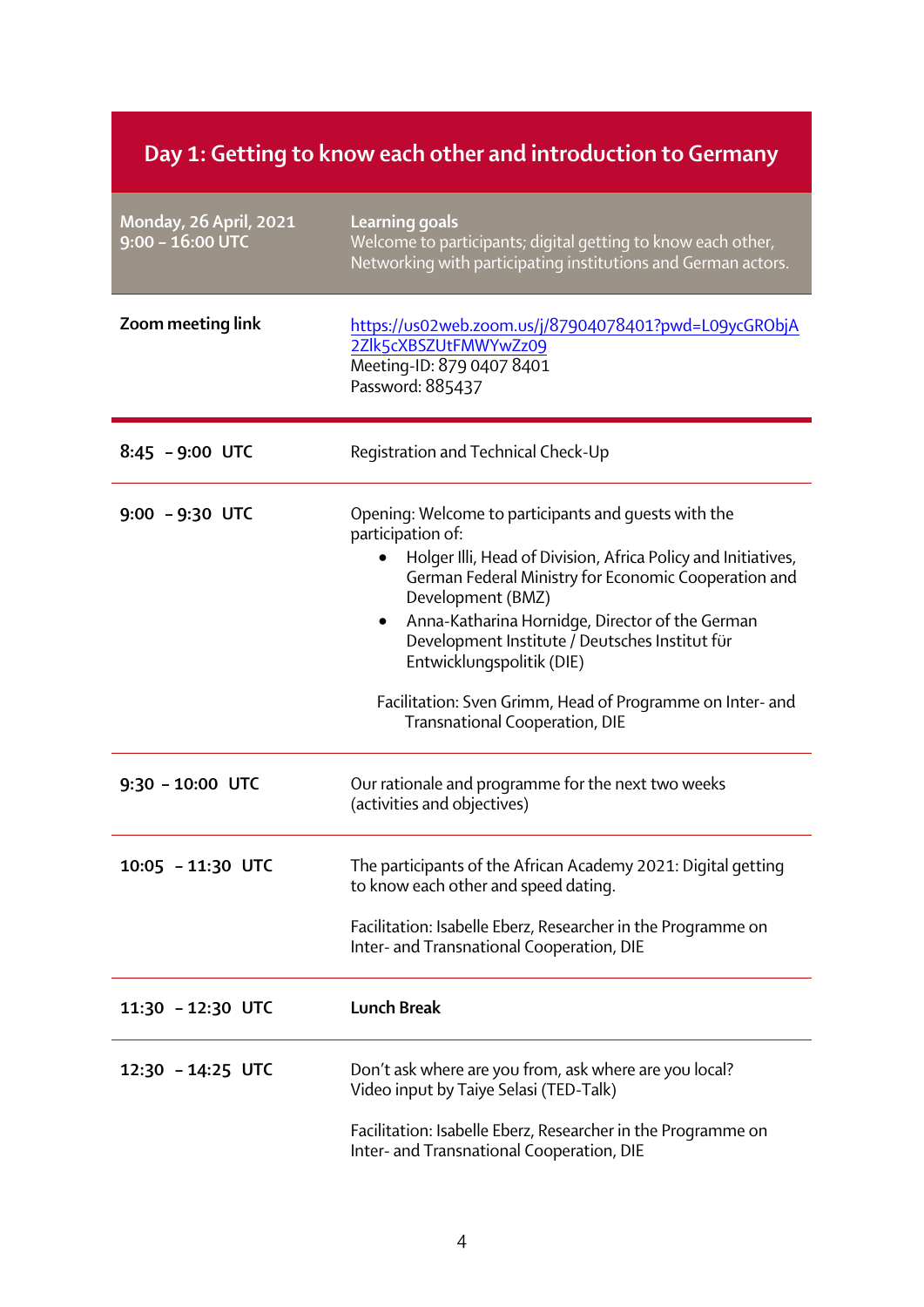14:30 - 16:00 UTC Networking with BMZ (Division 200: Africa Policy and Initiatives) Facilitation: Jeanne Lätt, African Policy and Initiatives, BMZ Sven Grimm, Head of Programme on Inter- and Transnational Cooperation, DIE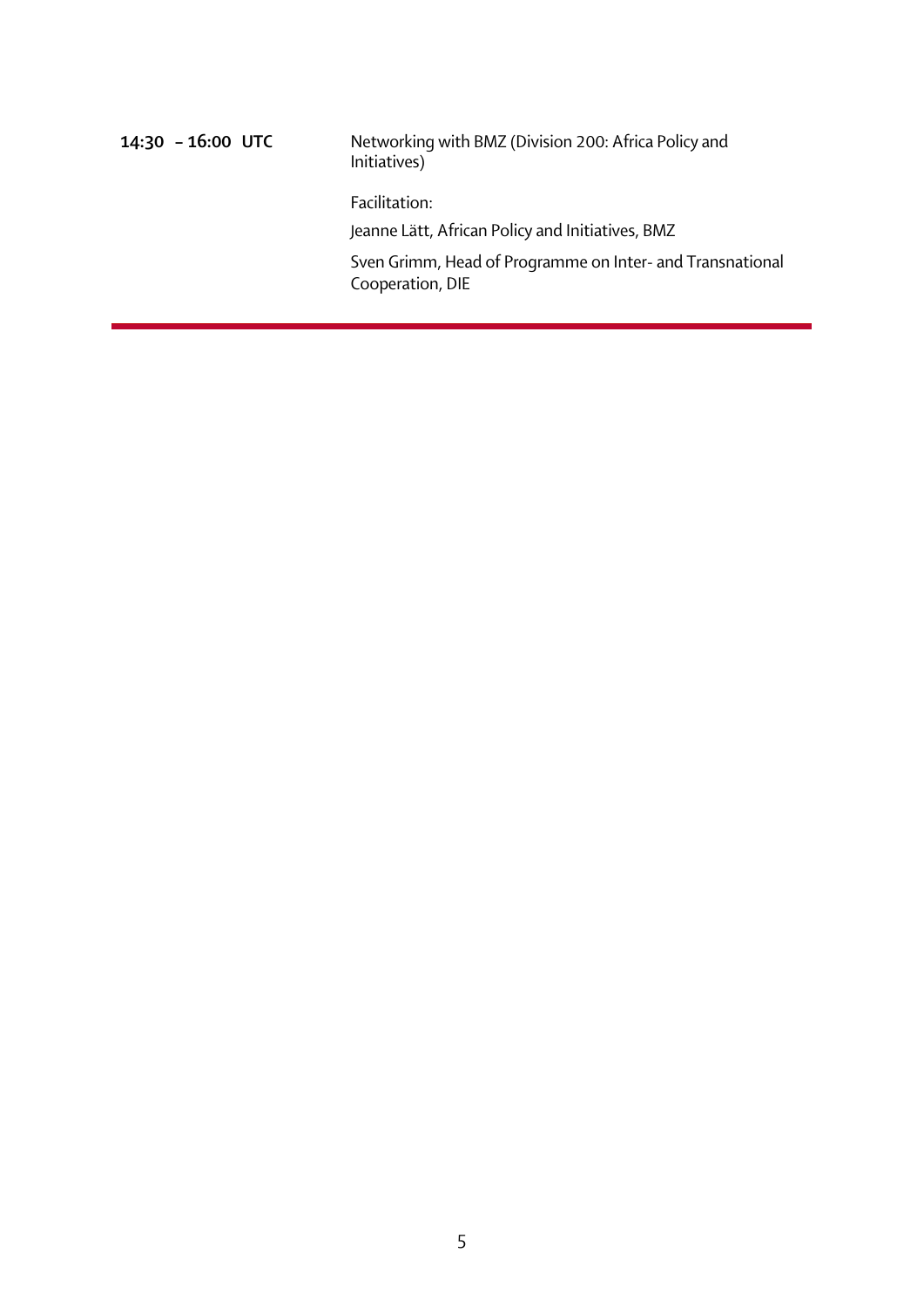## Day 2: Engagement with policy makers

<span id="page-5-0"></span>

| Tuesday, 27 April, 2021<br>$9:00 - 16:00$ UTC                                           | <b>Learning goals</b><br>Introduction and discussion with policy makers.                                                                                                                                                                                                                                                                                                   |
|-----------------------------------------------------------------------------------------|----------------------------------------------------------------------------------------------------------------------------------------------------------------------------------------------------------------------------------------------------------------------------------------------------------------------------------------------------------------------------|
| <b>WebEx meeting link</b><br>Kindly note that this<br>meeting takes place via<br>WebEx! | https://diegdi.webex.com/diegdi-<br>de/j.php?MTID=m916b4fdefc7848f94f499b2f47ad1478<br>Meeting-ID: 163 156 6042<br>Password: NJrCmQwU583                                                                                                                                                                                                                                   |
| Zoom meeting link<br><b>AFTER THE LUNCH BREAK</b><br>the meeting continues via<br>Zoom! | https://us02web.zoom.us/j/86925150136?<br>pwd=RnlwWmE0M1llRjl2Zm45VlBmOFIzZz09<br>Meeting-ID: 869 2515 0136<br>Password: 162469                                                                                                                                                                                                                                            |
| $9:00 - 10:30$ UTC                                                                      | Welcome, check-in and discussion about previous day<br>Preparation of discussions with policy makers, providing<br>background and raising questions<br>Facilitation:<br>Sven Grimm, Head of Programme on Inter- and<br>Transnational Cooperation, DIE                                                                                                                      |
| 10:30 - 11:30 UTC                                                                       | Perspectives on African-German cooperation: Where do we<br>stand, where are we heading?<br>Introduction by Anna-Katharina Hornidge, Director of DIE<br>Exchange with Minister Gerd Müller, Federal Ministry<br>for Economic Cooperation and Development (BMZ)<br>Facilitation: Stefan Oswald, Director General on Marshall Plan<br>with Africa; displacement and migration |
| 11:30 - 12:30 UTC                                                                       | <b>Lunch Break</b>                                                                                                                                                                                                                                                                                                                                                         |
| 12:30 - 14:25 UTC                                                                       | Preparation of discussions on EU- Africa relations, providing<br>background and joint development of key questions<br>Facilitation: Sven Grimm, Head of Programme on Inter- and<br>Transnational Cooperation, DIE                                                                                                                                                          |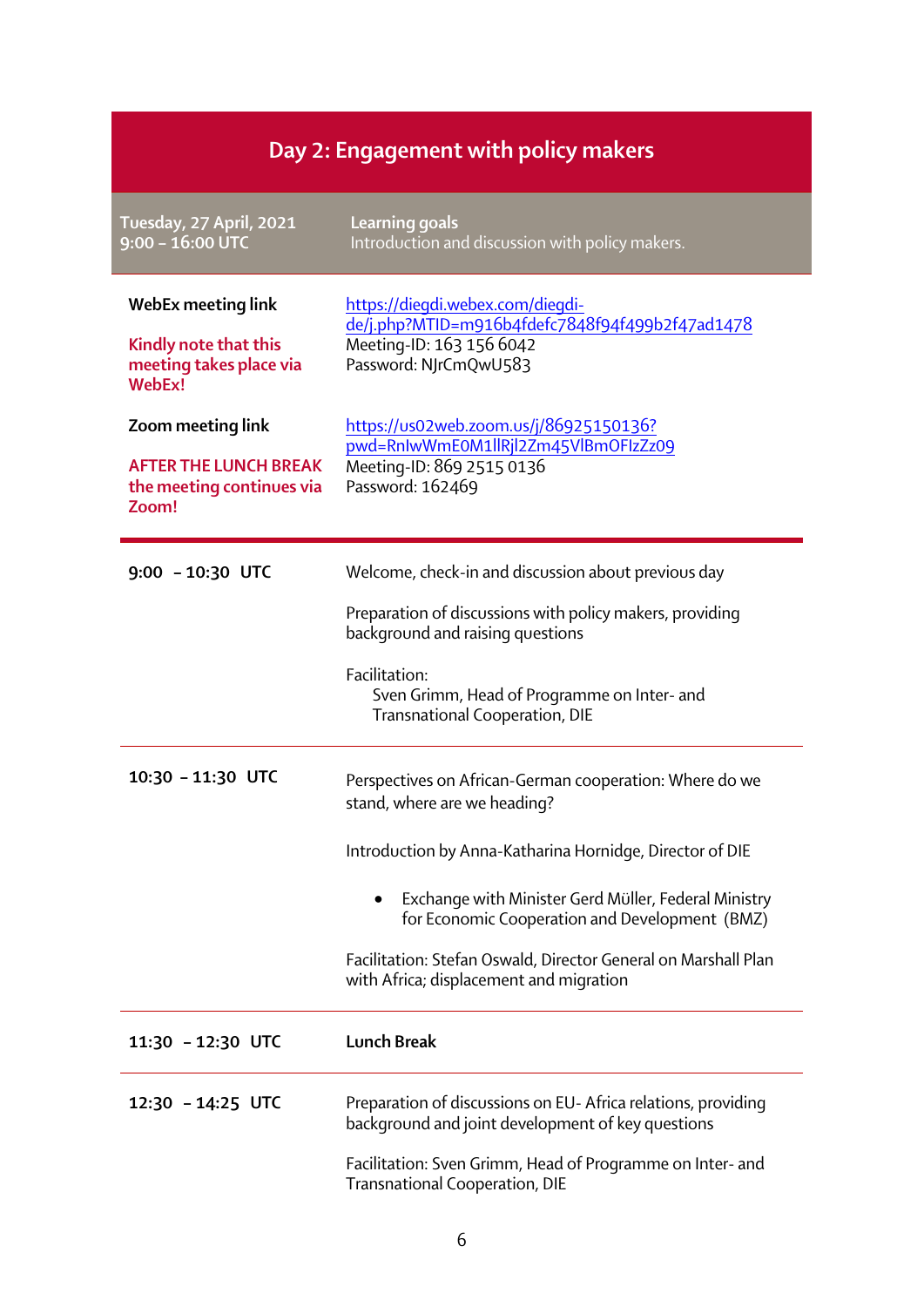| $14:30 - 15:30$ UTC | Exchange with                                                                                                                                      |
|---------------------|----------------------------------------------------------------------------------------------------------------------------------------------------|
|                     | Lora Borissova, Senior Cabinet Expert<br>$\bullet$<br>European Commission, Cabinet of Commissioner Jutta<br>Urpilainen, International Partnerships |
| 15.30 - 16.00 UTC   | Check-Out                                                                                                                                          |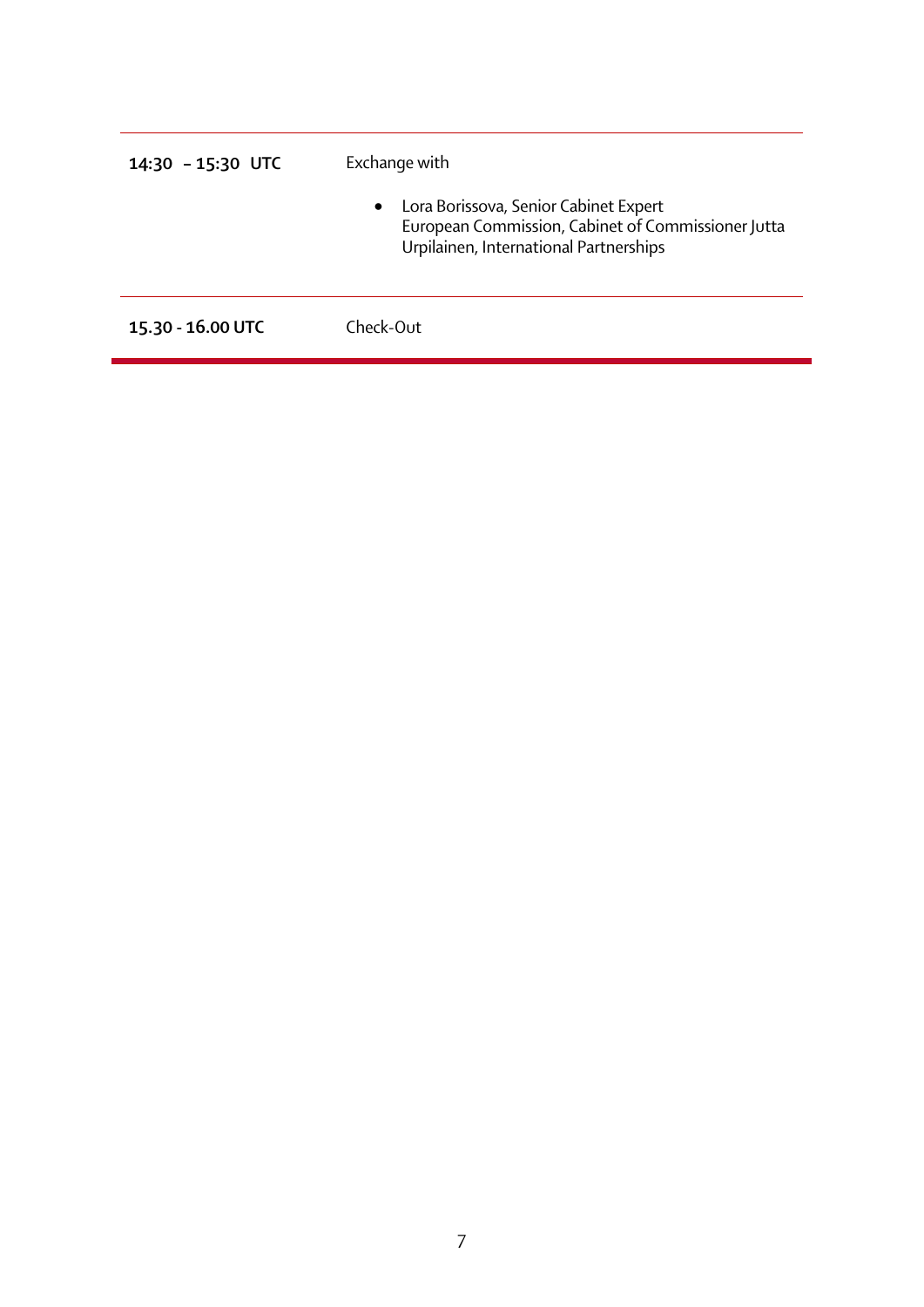#### <span id="page-7-1"></span><span id="page-7-0"></span>Day 3: Governance for social and political sustainability – Debates and practices in Germany Wednesday, 28 April, 2021 9:00 – 16:00 UTC Learning goals Insights how to manage transformation through legal frameworks, discussing individual and state responsibilities (example: social contracts). Showcasing initiatives for ethical production and consumption. Zoom meeting link [https://us02web.zoom.us/j/81835175196?pwd=Mm1IYXVBeEZ](https://us02web.zoom.us/j/81835175196?pwd=Mm1IYXVBeEZFTWwyV1JXOFIrTmZrUT09) [FTWwyV1JXOFIrTmZrUT09](https://us02web.zoom.us/j/81835175196?pwd=Mm1IYXVBeEZFTWwyV1JXOFIrTmZrUT09) Meeting-ID: 818 3517 5196 Password: 125624 9:00 – 10:00 UTC Welcome, check-in and discussion about previous day Facilitation: Sven Grimm, Head of Programme on Inter- and Transnational Cooperation, DIE 10:00 - 12:00 UTC Introduction to the day: State regulation and individual responsibility - how do societies and politics shape these. • Amirah El-Haddad, MENA Project, DIE Facilitation: Isabelle Eberz, Researcher in the Programme on Interand Transnational Cooperation, DIE 12:00 – 13:00 UTC Lunch Break 13:00 – 14:30 UTC Voluntary Sustainability Standards (VSS) - Governance of private actors. Insights from work of MGG • Archna Negi, Jawaharlal Nehru University (JNU), Delhi 14:30 – 15:45 UTC Discussion round Christian Engel, Head of department "Climate, Renewable Energy, Environmental Economics, Sustainable Development and Consumer Protection; Representation of the State of North Rhine-Westphalia to the European Union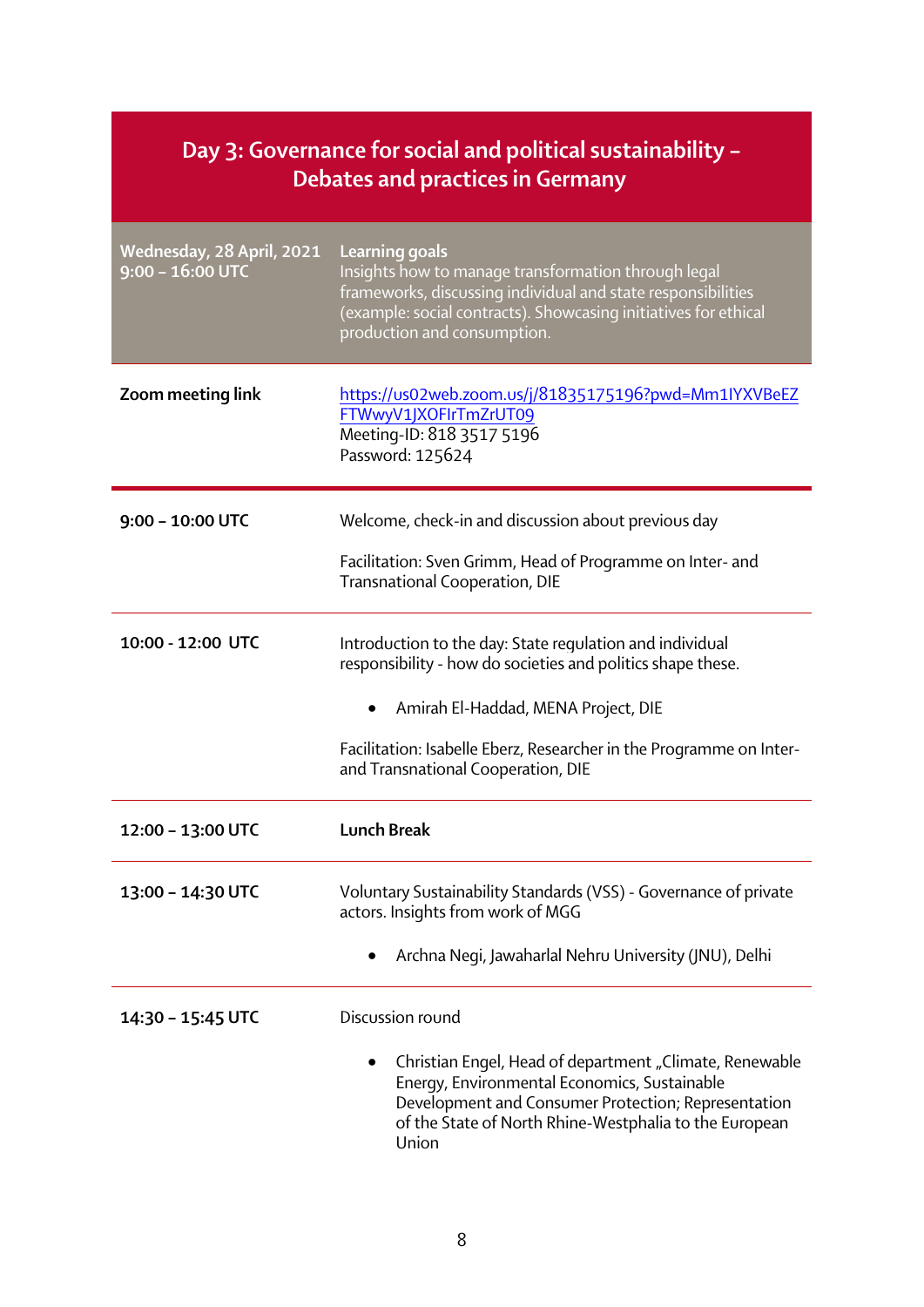|                   | Facilitation: Sven Grimm, Head of Programme on Inter- and<br>Transnational Cooperation, DIE |
|-------------------|---------------------------------------------------------------------------------------------|
| 15:45 - 16:00 UTC | Check-out                                                                                   |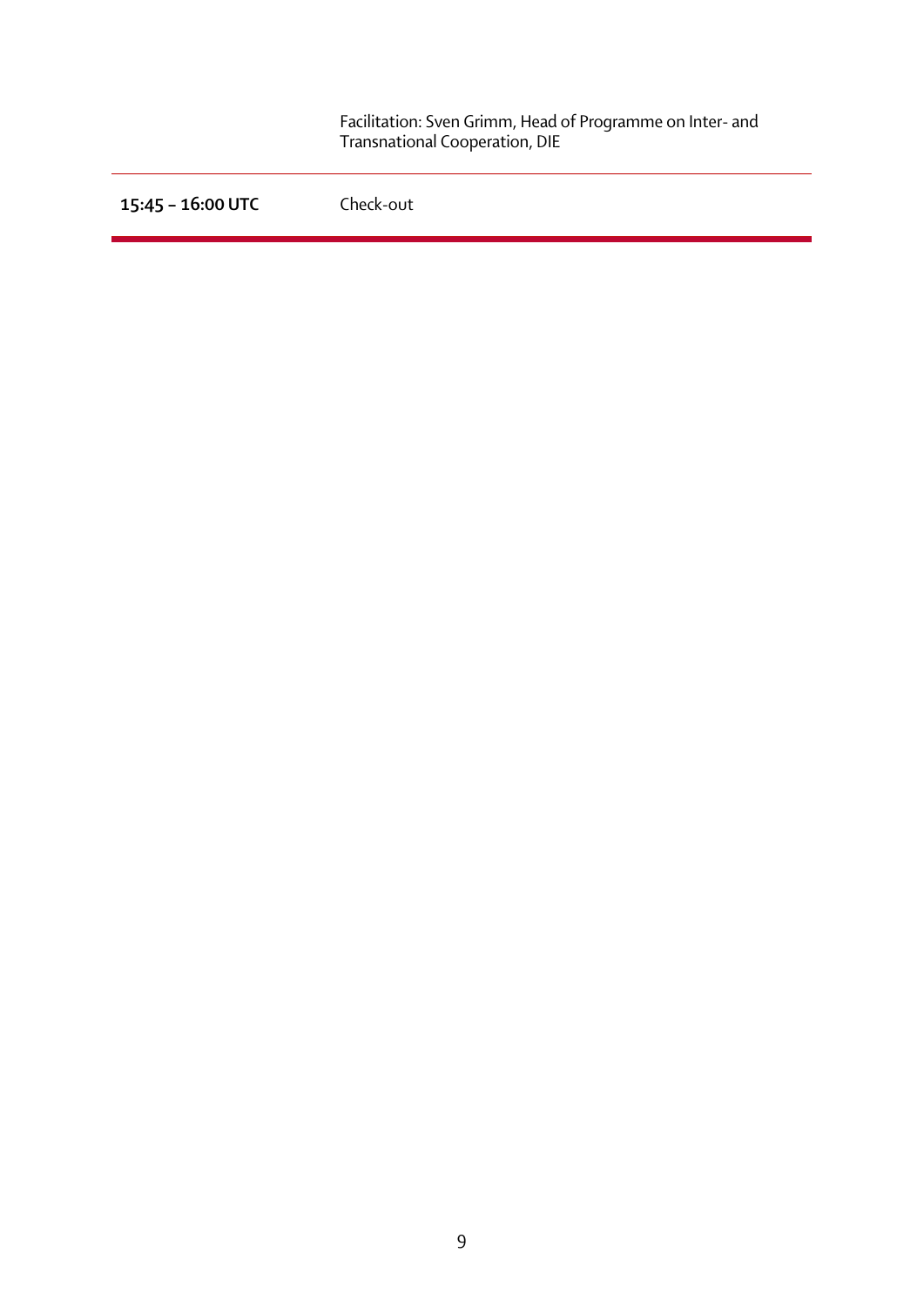#### <span id="page-9-0"></span>Day 4: Leadership and Governance for Sustainability in Germany's federal, decentralized system

| Thursday, 29 April, 2021<br>$9:00 - 16:00$ UTC | Learning goals<br>Getting to know different leadership concepts in pluralistic<br>societies. Exchange with change agents in Germany. |
|------------------------------------------------|--------------------------------------------------------------------------------------------------------------------------------------|
| Zoom meeting link                              | https://us02web.zoom.us/j/85858719160?pwd=SUd0VXhkak<br>9NWGZjT1VQUXpQdGdYQT09<br>Meeting-ID: 858 5871 9160<br>Password: 894966      |
| $9:00 - 12:00$ UTC                             | Leadership in the era of Glocalisation - concepts and key aspects                                                                    |
|                                                | co-creative workshop facilitated by Hannah Strobel and<br>Tanja Brumbauer, Next Economy Lab Bonn                                     |
| 12:00 - 13:00 UTC                              | <b>Lunch Break</b>                                                                                                                   |
| 13:00 - 14:30 UTC                              | Federalism and the rule of law - The framework in which to<br>foster transformative change for sustainability                        |
|                                                | Facilitation: Sven Grimm, Head of Programme on Inter- and<br>Transnational Cooperation, DIE                                          |
| 14:30 - 15:45 UTC                              | Leadership in practice - How to foster change within different<br>systems?                                                           |
|                                                | Speaker:<br>Armand Zorn (SPD candidate for the German<br>Parliament, supported by Brand New Bundestag)                               |
|                                                | Facilitation: Isabelle Eberz, Researcher in the Programme on<br>Inter- and Transnational Cooperation, DIE                            |
| 15:45 - 16:00 UTC                              | Check-out                                                                                                                            |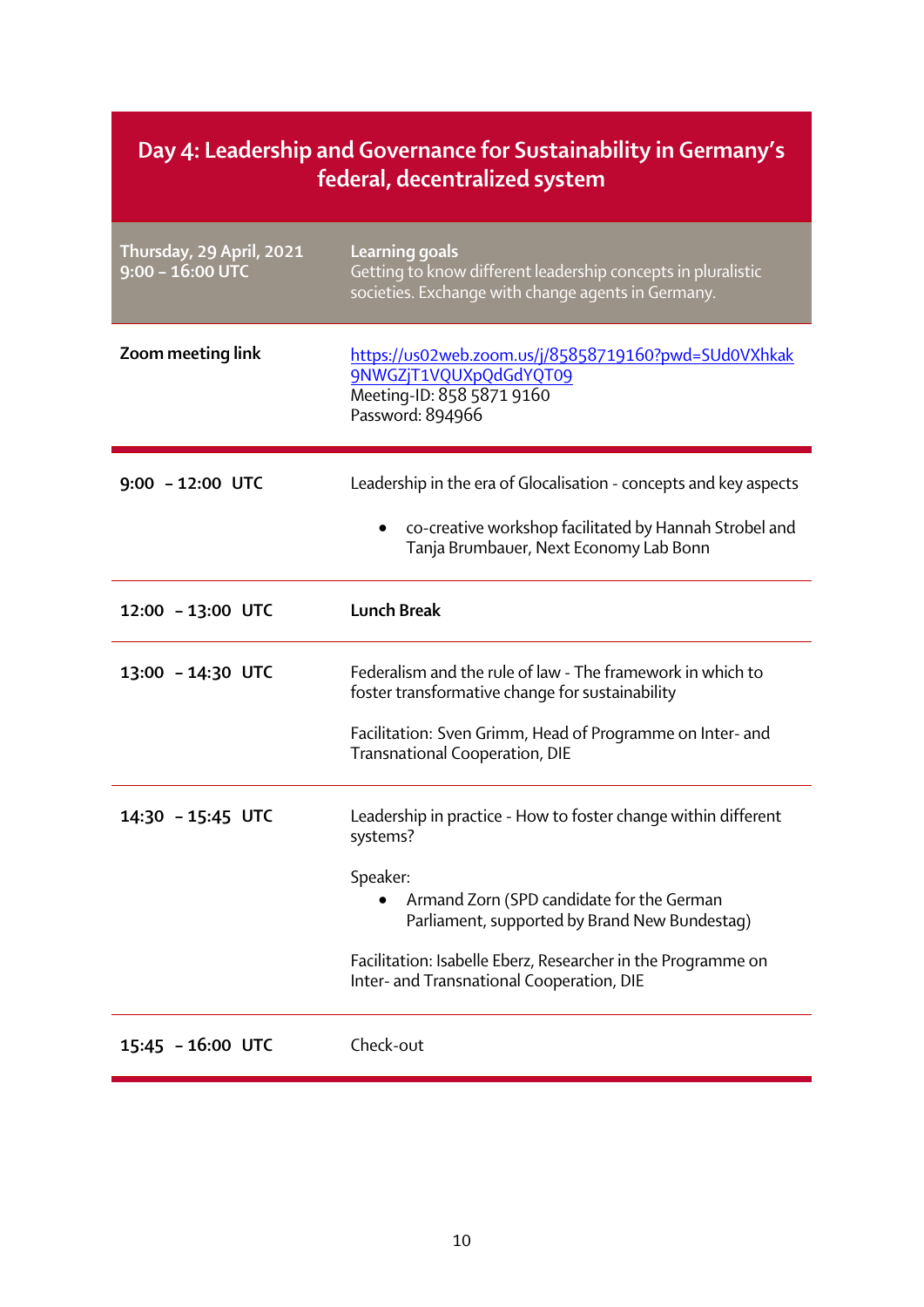<span id="page-10-0"></span>

| Day 5: Reflection and knowledge product             |                                                                                                                                                                                                               |
|-----------------------------------------------------|---------------------------------------------------------------------------------------------------------------------------------------------------------------------------------------------------------------|
| <b>Friday, 30 April, 2021</b><br>$9:00 - 16:00$ UTC | Learning goals<br>Knowledge and skills workshop on "story telling" and collective<br>work on the knowledge product in small groups; open space for<br>group reflection and topics facilitated by participants |
| Zoom meeting link                                   | https://us02web.zoom.us/j/89063510232?pwd=SHl0V0IzeWZ<br>3S3NFN2J3Unlm pNQT09<br>Meeting-ID: 890 6351 0232<br>Password: 012734                                                                                |
| 09:00 - 12:00 UTC                                   | Interactive workshop on story telling<br>Crisitunity, vision of change, theory of change, call to action                                                                                                      |
|                                                     | How do you envision the future of pan-African and<br>intercontinental cooperation for sustainability?<br>How can this network play a role in it?                                                              |
|                                                     | Facilitation:<br>Maike Gosch, story4good                                                                                                                                                                      |
| 12:00 - 13:00 UTC                                   | <b>Lunch Break</b>                                                                                                                                                                                            |
| 13:00 - 15:45 UTC                                   | Follow-up on knowledge product                                                                                                                                                                                |
|                                                     | Let's talk about !                                                                                                                                                                                            |
|                                                     | Reflections on first week                                                                                                                                                                                     |
|                                                     | Facilitation: Modiegi Morare / Isabelle Eberz, Researchers in the<br>Programme on Inter- and Transnational Cooperation, DIE                                                                                   |
| 15:45 - 16:00 UTC                                   | Final wrap up and check-out                                                                                                                                                                                   |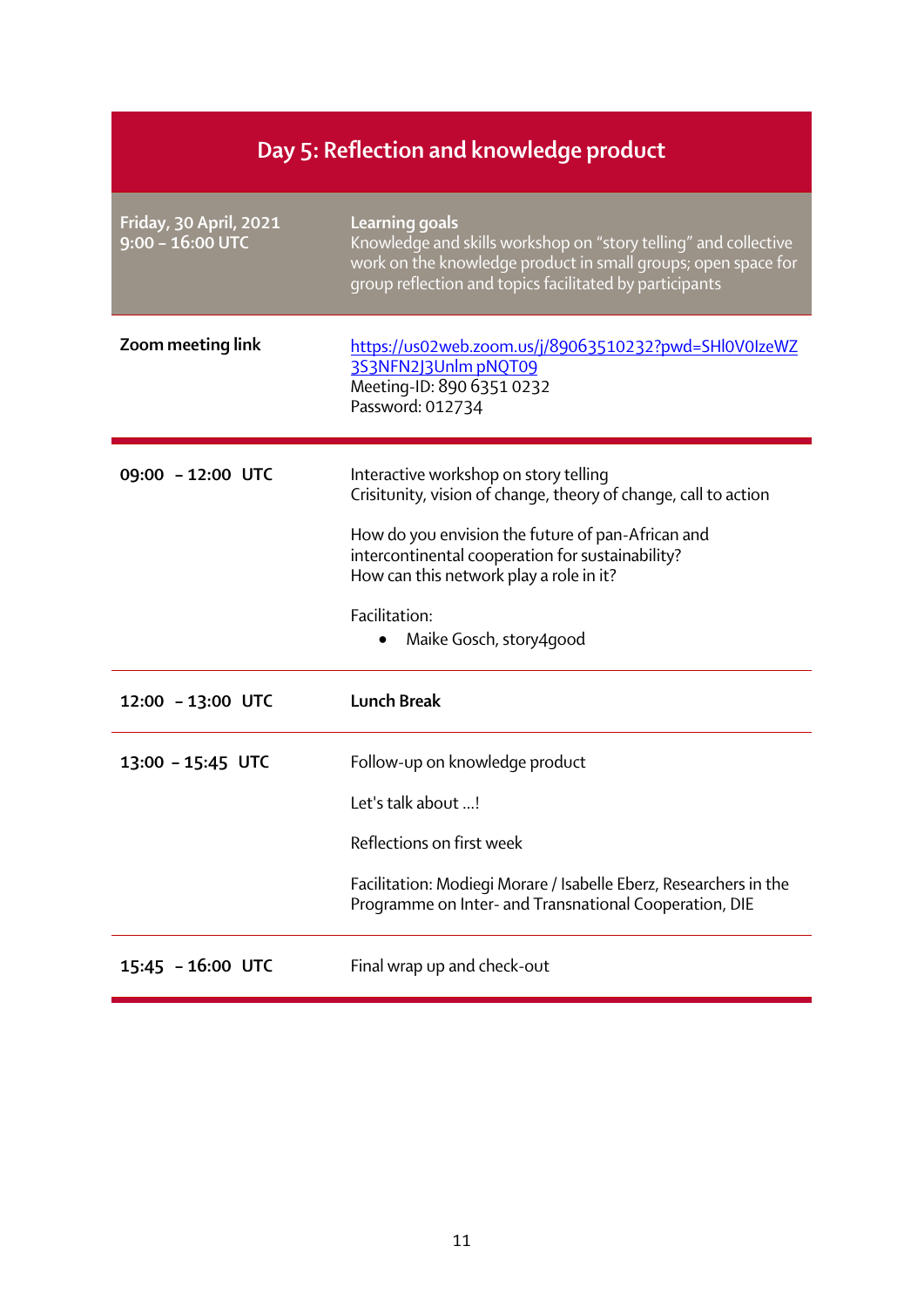## Day 6: Digitalisation and Sustainability

<span id="page-11-0"></span>

| Monday, 3 May, 2021<br>$9:00 - 16:00$ UTC | <b>Learning goals</b><br>Insights into the ecological dimension of sustainability -<br>focusing on leadership towards climate action.                                                                                            |
|-------------------------------------------|----------------------------------------------------------------------------------------------------------------------------------------------------------------------------------------------------------------------------------|
| Zoom meeting link                         | https://us02web.zoom.us/j/89623763067?pwd=d0syRU9udk5<br>0QndSdzByNFNrb3d6QT09<br>Meeting-ID: 896 2376 3067<br>Password: 251726                                                                                                  |
| $9:00 - 10:30$ UTC                        | Sustainable Digitalisation<br>Dr. Lynn Kaack & Churchill Agutu, Swiss Federal<br>Institute of Technology, Zurich                                                                                                                 |
|                                           | Facilitation: Benjamin Stewart, Researcher in the Programme on<br>Inter- and Transnational Cooperation, DIE                                                                                                                      |
| 10:30 - 11:30 UTC                         | Exchange about data sharing and digital platforms<br>Data collection activity<br>Exchange in plenary<br>$\bullet$<br>Facilitation: Benjamin Stewart, Researcher in the Programme on<br>Inter- and Transnational Cooperation, DIE |
| 11:30 - 13:00 UTC                         | <b>Lunch Break</b>                                                                                                                                                                                                               |
| 13:00 - 14.00 UTC                         | Knowledge Product Facilitation<br>group work<br>Facilitation: Modiegi Morare, Researcher in the Programme on<br>Inter- and Transnational Cooperation, DIE                                                                        |
| 14:00 - 15:45 UTC                         | Exchange In country groups on biggest challenge and best<br>practices with regard to climate change<br>Facilitation: Eva Lynders / Isabelle Eberz, Researchers in the<br>Programme on Inter- and Transnational Cooperation, DIE  |
| 15:50-16:00 UTC                           | Final wrap up and check-out                                                                                                                                                                                                      |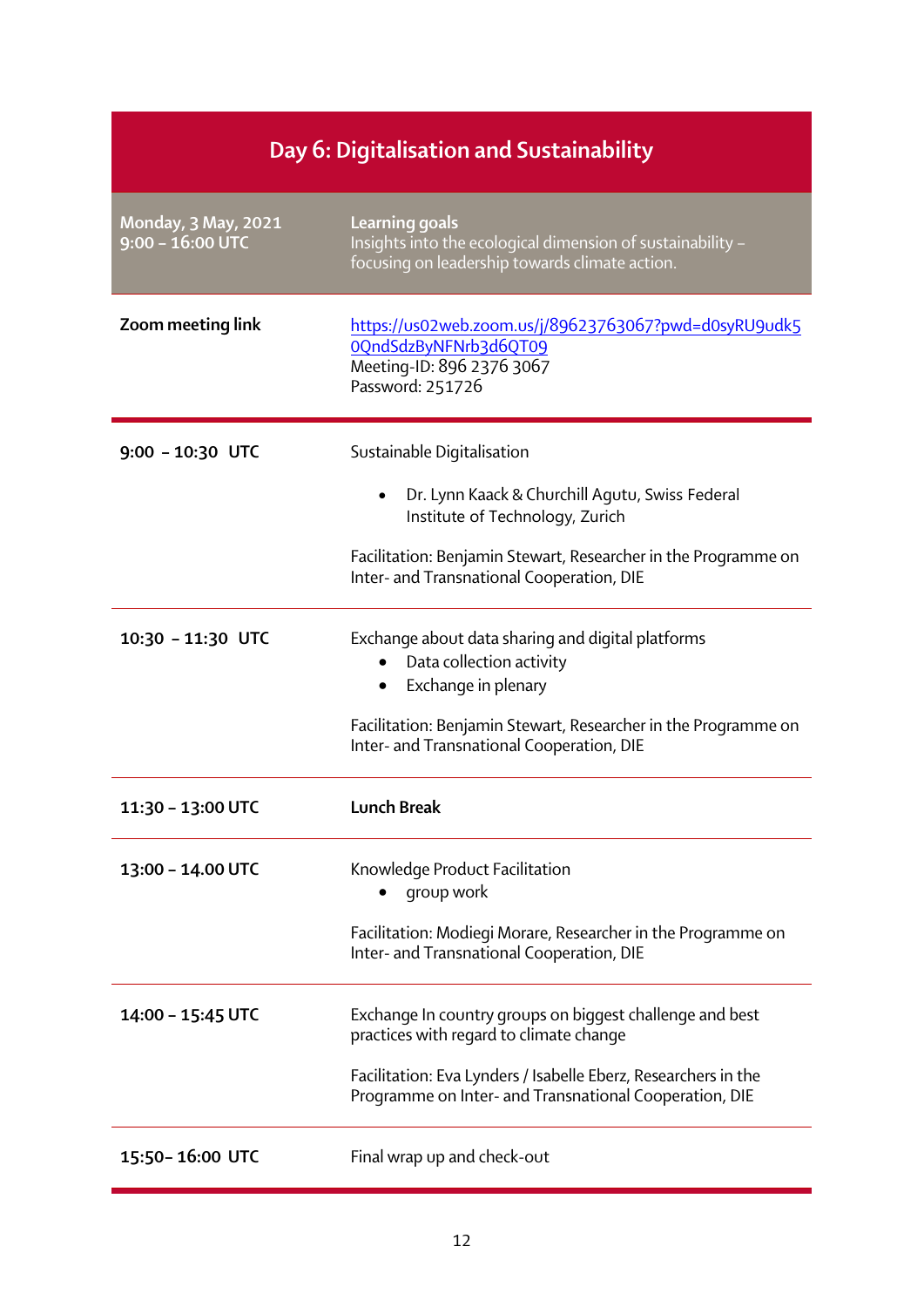<span id="page-12-0"></span>

| Day 7: How to foster sustainable Digitalisation in Europe and Africa? |                                                                                                                                                                                                                      |
|-----------------------------------------------------------------------|----------------------------------------------------------------------------------------------------------------------------------------------------------------------------------------------------------------------|
| Tuesday, 4 May, 2021<br>$9:00 - 16:00$ UTC                            | Learning goals<br>Discussing dimensions of individual self-determination in digital<br>world (big data). European norm setting through GDPR.                                                                         |
| Zoom meeting link                                                     | https://us02web.zoom.us/j/89118593604?pwd=MjhJQlhtS2Jn<br>U2lvYVVFeXRIcy8vZz09<br>Meeting-ID: 891 1859 3604<br>Password: 846185                                                                                      |
| $9:00 - 11:00$ UTC                                                    | Digitalisation and Sustainability - title tbc                                                                                                                                                                        |
|                                                                       | Dirk Messner, President of the German Environment<br>Agency                                                                                                                                                          |
|                                                                       | Facilitation: Sven Grimm, Head of Programme on Inter- and<br>Transnational Cooperation, DIE                                                                                                                          |
| 11:15 - 12:30 UTC                                                     | Knowledge Product Facilitation<br>group work                                                                                                                                                                         |
|                                                                       | Facilitation: Isabelle Eberz, Researcher in the Programme on<br>Inter- and Transnational Cooperation, DIE                                                                                                            |
| 12:30 - 13:30 UTC                                                     | <b>Lunch Break</b>                                                                                                                                                                                                   |
| 13:30 - 15:30 UTC                                                     | Ethical use of digital technologies                                                                                                                                                                                  |
|                                                                       | Ingrid Schneider, University of Hamburg: GDPR, Privacy<br>& Security<br>Joanna Bryson, Hertie School: Ethics and Technology<br>Ulrich Kelber, Federal Commissioner for Data Protection<br>and Freedom of Information |
|                                                                       | Facilitation: Benjamin Stewart, Researcher in the Programme on<br>Inter- and Transnational Cooperation, DIE                                                                                                          |
| 15:30 - 15:40 UTC                                                     | Final reflections                                                                                                                                                                                                    |
| 15:40 - 16:00 UTC                                                     | Virtual tours of Bonn and Berlin                                                                                                                                                                                     |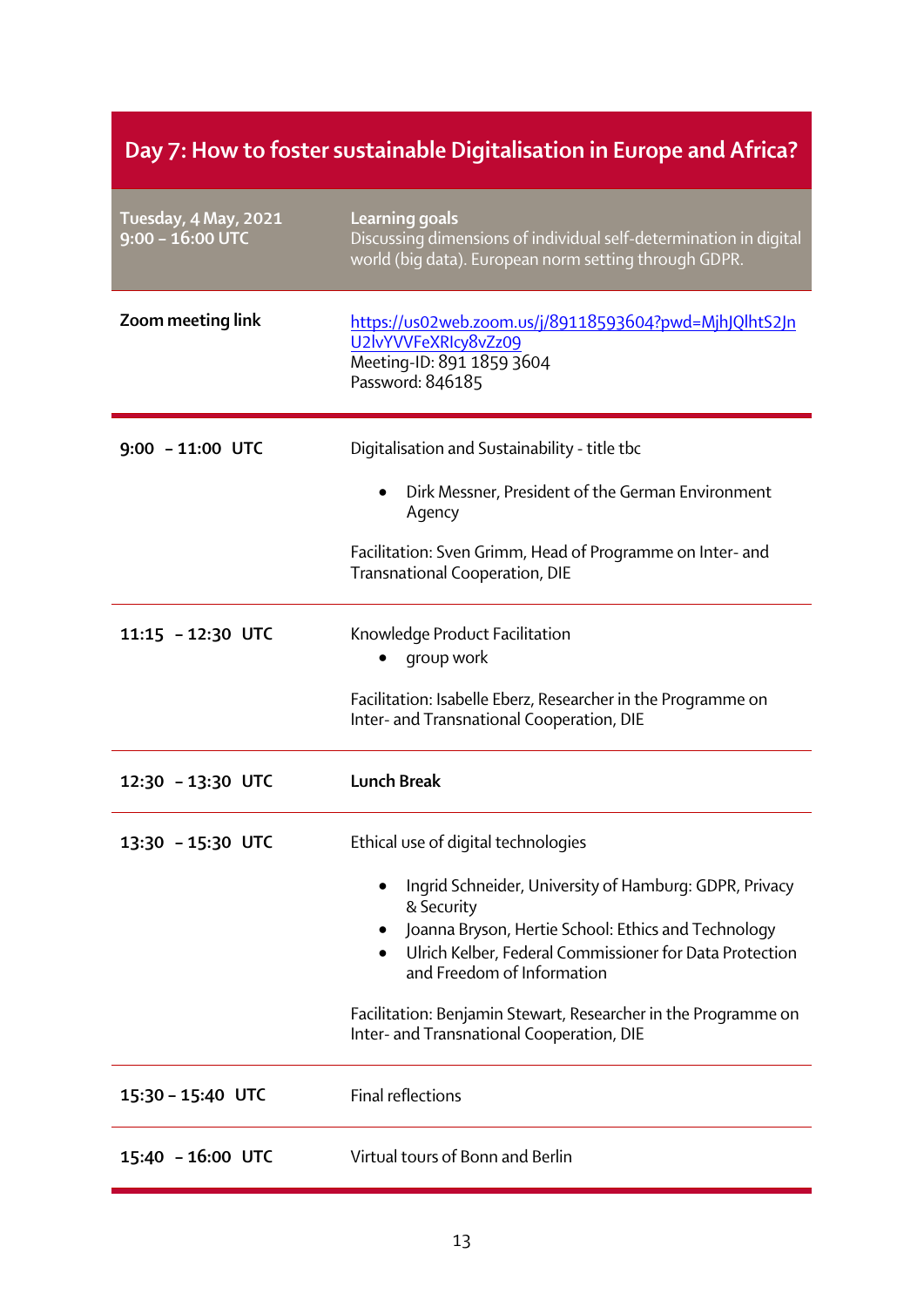#### <span id="page-13-0"></span>Day 8: Powering a Green Transformation – Examples from Germany

| Wednesday, 5 May, 2021<br>$9:00 - 16:00$ UTC | <b>Learning goals</b><br>Discussing the challenges and opportunities of a green<br>economy.                                                                                                                                                                                                                                                                         |
|----------------------------------------------|---------------------------------------------------------------------------------------------------------------------------------------------------------------------------------------------------------------------------------------------------------------------------------------------------------------------------------------------------------------------|
| Zoom meeting link                            | https://us02web.zoom.us/j/83286347512?pwd=TEx5RElTbG4<br>2MFpxYjBTVkY5RW1nQT09<br>Meeting-ID: 832 8634 7512<br>Password: 770096                                                                                                                                                                                                                                     |
| $9:00 - 9:15$ UTC                            | Welcome, check-in and overview of the day<br>Facilitation: Eva Lynders, Researcher in the Programme on Inter-                                                                                                                                                                                                                                                       |
|                                              | and Transnational Cooperation, DIE                                                                                                                                                                                                                                                                                                                                  |
| $9:15 - 9:50$ UTC                            | Exchange in small groups about Green Transformation<br>group work                                                                                                                                                                                                                                                                                                   |
| $9:50 - 10:30$ UTC                           | Exchange in plenary                                                                                                                                                                                                                                                                                                                                                 |
| 10:30 - 11:30 UTC                            | Asynchoronous learning<br>Input Energy transition<br>Input Pathways to sustainable mobility<br>Input Sustainability in textile production and fashion                                                                                                                                                                                                               |
| 11:30 - 12:00 UTC                            | Morning wrap up & preparation World Café                                                                                                                                                                                                                                                                                                                            |
| 12:00 - 13:00 UTC                            | <b>Lunch Break</b>                                                                                                                                                                                                                                                                                                                                                  |
| 13:00 - 15:00 UTC                            | World Café with Practitioners of Green Transformation in<br>Germany<br>Fabian Hein, Agora Energiewende<br>$\bullet$<br>Kristina Seidler-Lynders, Head of Sustainability &<br>٠<br>Product Safety, ESPRIT Germany<br>Thomas Richter, AfB social & green IT<br>Facilitation: Eva Lynders, Researcher in the Programme on Inter-<br>and Transnational Cooperation, DIE |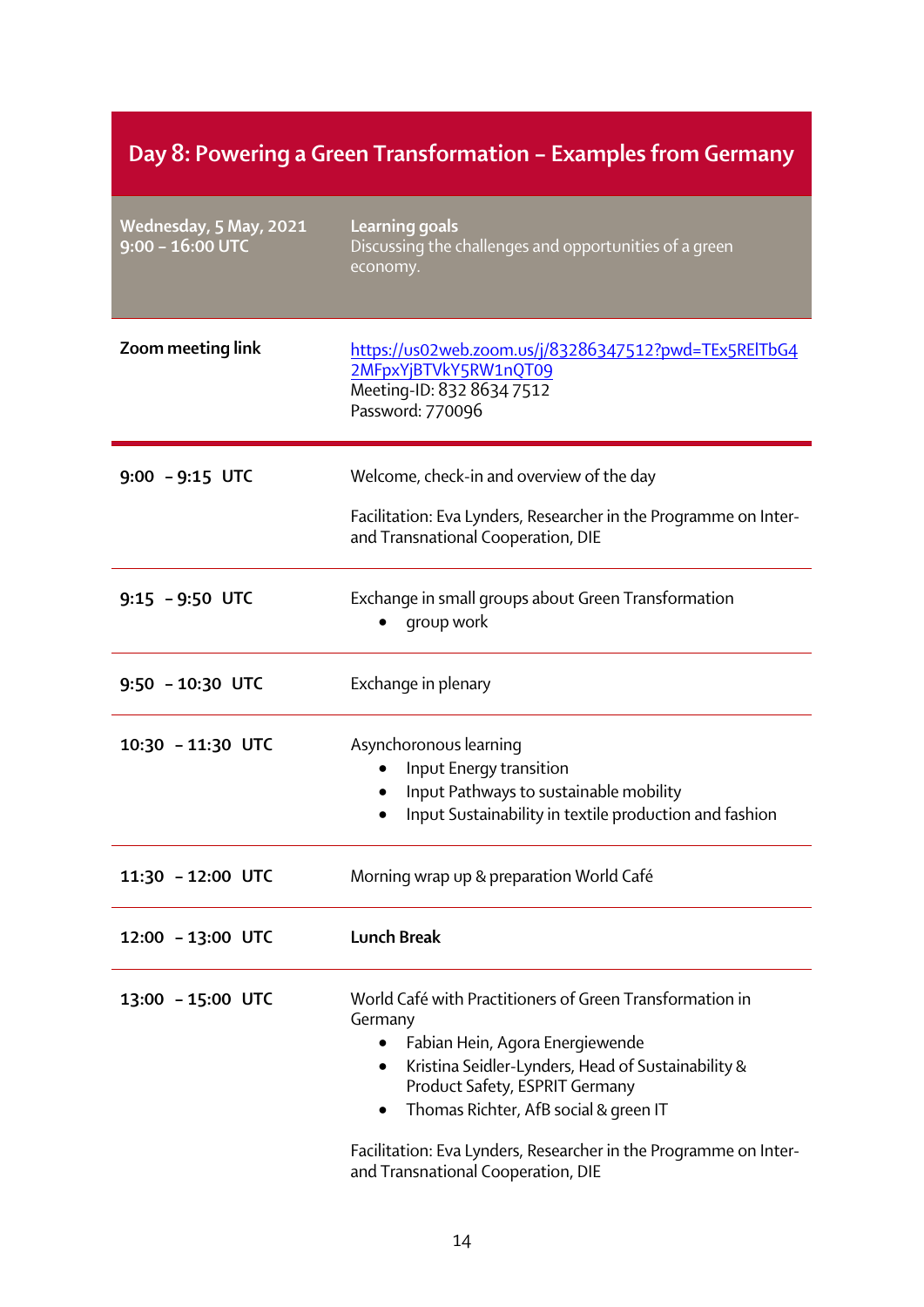15:00 – 16:00 UTC Knowledge Product Facilitation • group work

> Facilitation: Modiegi Morare, Researcher in the Programme on Inter- and Transnational Cooperation, DIE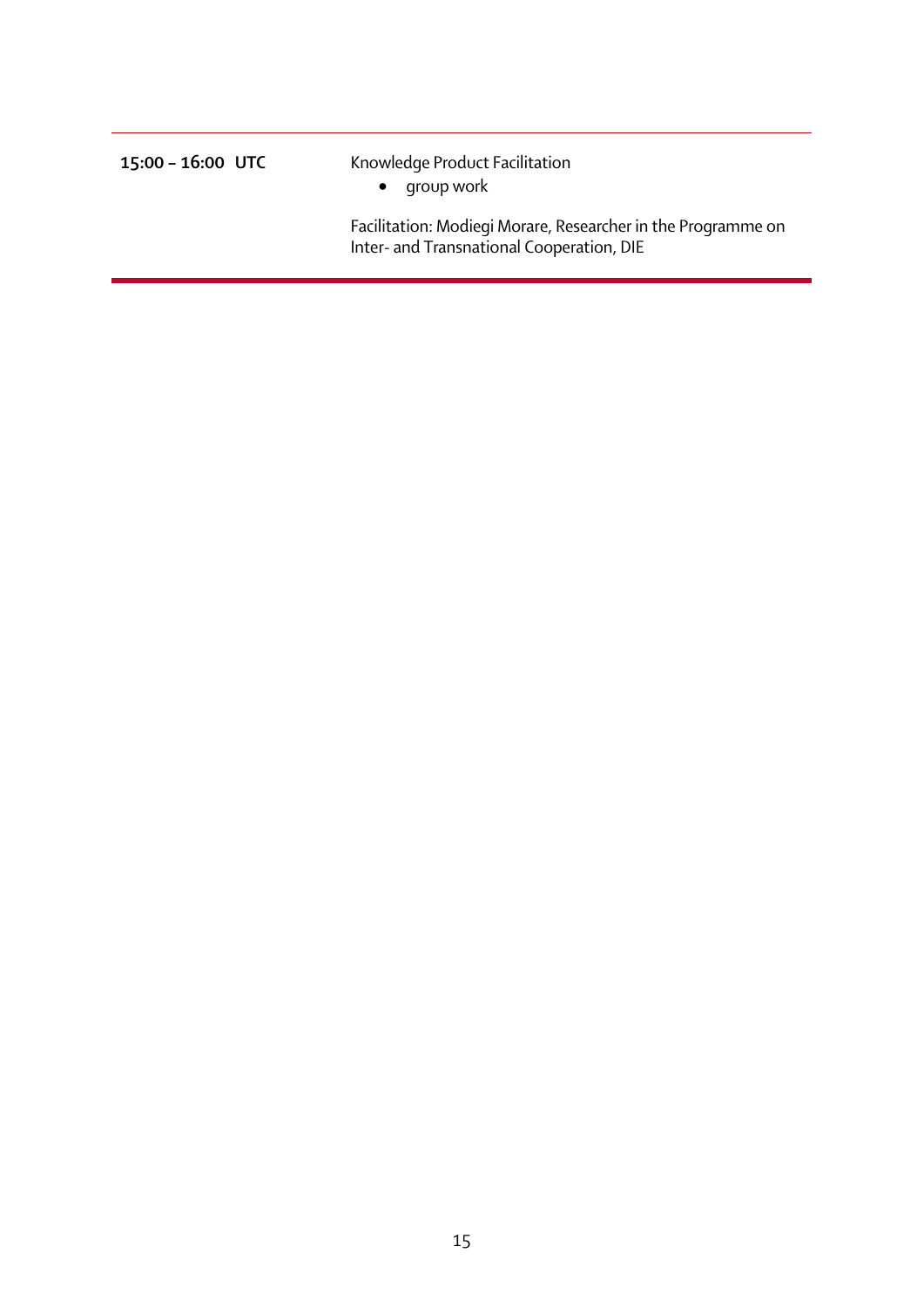<span id="page-15-0"></span>

| Day 9: Economic cooperation                 |                                                                                                                                      |
|---------------------------------------------|--------------------------------------------------------------------------------------------------------------------------------------|
| Thursday, 6 May, 2021<br>$9:00 - 16:00$ UTC | <b>Learning goals</b><br>Getting to know and exchange with economic actors and their<br>rationales for engagement in African states. |
| Zoom meeting link                           | https://us02web.zoom.us/j/85194830199?pwd=eDZlUGhwZkt<br>VQkNsem5tbWtxU3kxdz09<br>Meeting-ID: 851 9483 0199<br>Password: 595992      |
| $9:00 - 9:30$ UTC                           | Welcome, check-in and overview of the day                                                                                            |
|                                             | Facilitation: Sven Grimm, Head of Programme on Inter- and<br>Transnational Cooperation, DIE                                          |
| $9:30 - 11:30$ UTC                          | Knowledge product facilitation<br>group work                                                                                         |
|                                             | Facilitation: Isabelle Eberz, Researcher in the Programme on<br>Inter- and Transnational Cooperation, DIE                            |
| 11:30 - 12:30 UTC                           | Asynchronous work                                                                                                                    |
|                                             | TED Talk Ngozi Okojo-Iweala (2016)<br>(https://www.ted.com/talks/ngozi_okonjo_iweala_how_africa_<br>can_keep_rising)                 |
|                                             | Peer exchange questions on the TED Talk to be provided                                                                               |
| 12:30 - 14:00 UTC                           | <b>Lunch Break</b>                                                                                                                   |
| 14:00 - 15:45 UTC                           | Discussion: Looking at sustainability in Africa with German<br>Investors' eyes                                                       |
|                                             | Claudia Voss, German-African Business Association (AV)<br>Uta Mahadi, Federation of German Industries (BDI)                          |
|                                             | Facilitation: Sven Grimm, Head of Programme on Inter- and<br>Transnational Cooperation, DIE                                          |
| 15:45 - 16:00 UTC                           | Final reflections and check out                                                                                                      |